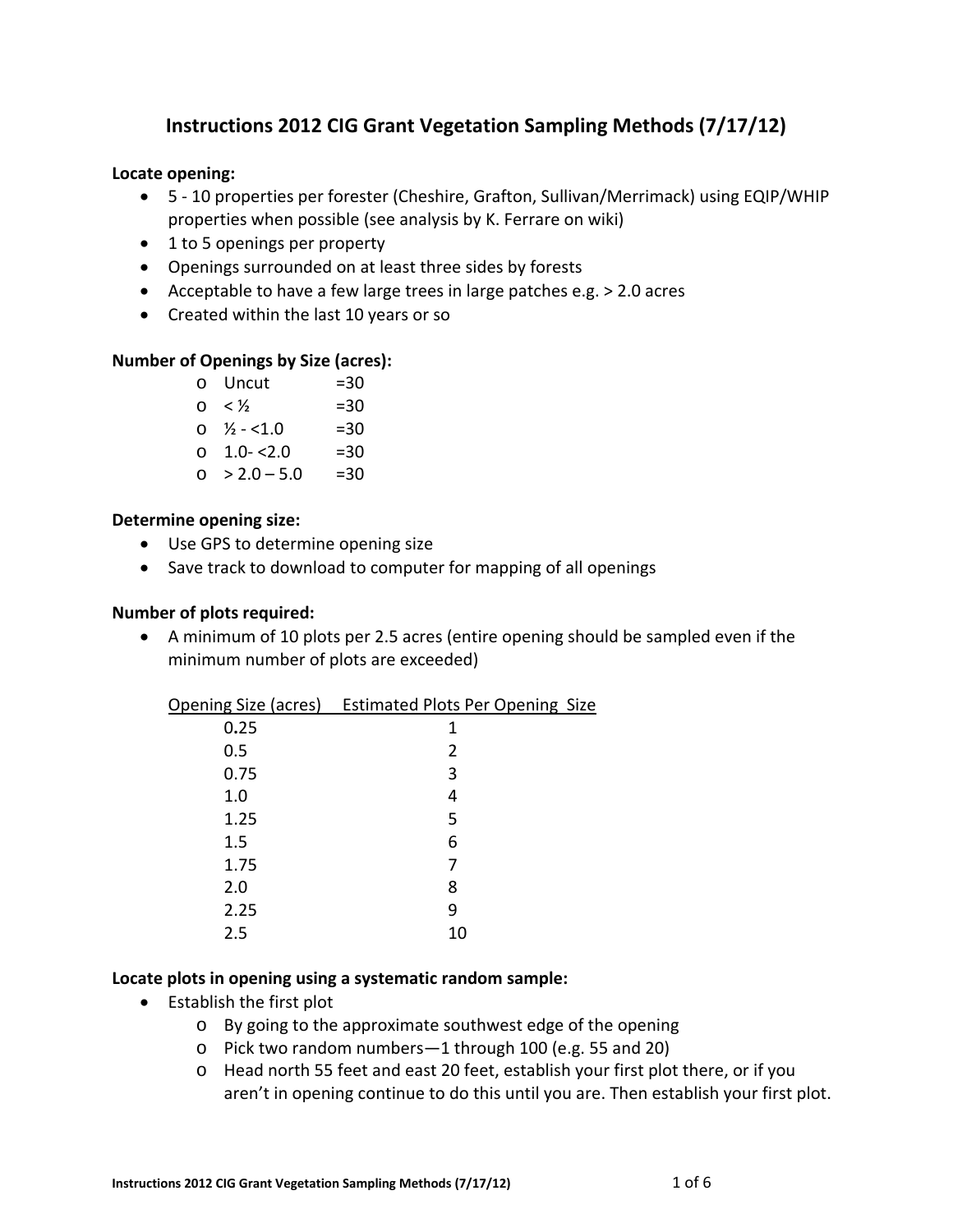• Subsequent plots are determined using directions below (Sampling method).

### **Sampling Method**

Plot location

- Locating plots by pacing is acceptable.
- Each plot center is 100 feet from each other.
- If plot center is too close to opening edge to allow the plot to fall completely within the opening, use the "walkthrough method," as described below.
- Flag and label beginnings/ends of cruise lines. Flag and label plot centers.

### Plot Tallies

- Each plot is 3.72-foot radius (milacre)
- In each 3.72-foot radius plot
	- o Tally all species of tree and shrubs. (see "Vegetation Tally Sheet Below")
		- o Measure height classes:
			- $\blacksquare$  0-2 feet
			- $-2$ -6 feet
			- 6-10 feet
			- $\blacksquare$  >10 feet
		- o Plants leaning into the plot, but not growing in the plot aren't counted (i.e. the base of the stem needs to grow in the plot)
		- o Coppice stems are counted individually

Suggested Plot Tally Technique (by Ken Desmarais)

- Mark center of plot with survey pin.
- Mark edge (3.72 feet) of plot with survey pins at 3 places. Tie flagging or string from the center survey pin to each edge pin. You should have created 2 slices of pie.
- Count all the seedlings in the first slice.
- $\bullet$  Count all the seedlings in the second slice. When you are done counting the 2<sup>nd</sup> slice, move the middle marker and string over to create a new slice, leaving the outer edges of the slices in place.
- Continue slicing and counting until you meet up with your first marker.
- Slicing the plot in this way helps avoid overcounting and missing stems and is especially helpful in heavily stocked plots.

### **Locate uncut stand (by uncut we mean a stand that isn't the opening)**

- Locate "uncut" plots on the same grid as the opening grid.
- The plots are milacre and use the same instructions for sampling as above.
- Establish the same number of plots as in the opening.
- We only need 30 uncut areas for the entire project, so do no more than one per property.

#### **Field Equipment Suggested**

- GPS
- Compass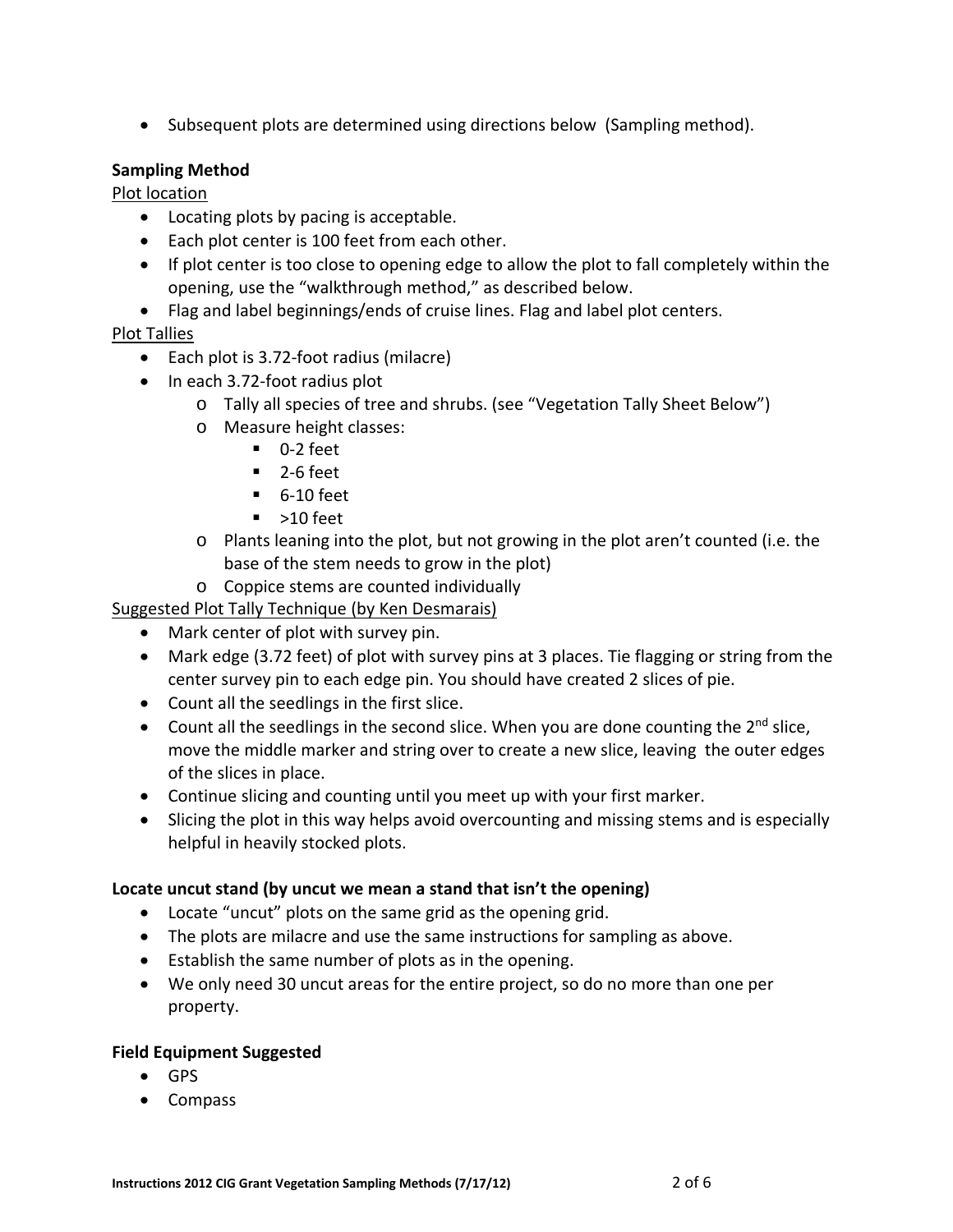- 100-foot tape/chain optional
- 3.72-foot stick (milacre stick)
- Clicker-counter
- Flagging
- Survey pins
- Ruler
- Field guide to id plants
- Field tally sheets

# **The Walkthrough Method**

Steve Roberge's description:

- Make a line between the plot center and the seedling in question.
- Measure the distance of that line.
- Moving in the same direction/azimuth of the line between the plot center and the seedling, travel the distance you just measured.
- If you end up OUTSIDE the forest opening (aka "in the woods") then you count that seedling twice. If you are still INSIDE the forest opening (aka "in the scrub") tally the seedling once.
- This method will only be used if your plot edge (not the plot center) is within 3.72 ft (the radius of the sample plot) of your forest opening edge.

Table 1 is a dichotomous key for sampling scenarios in the field. Figure 5 shows the tally and double tally samples and at the end of the arrows in the Figure you'll find a Roman numeral referring back to Table 1.

# **Table 1. A decision key for field implementation of the walkthrough method. The key is entered whenever a tallied object appears close to the boundary.**

I. Is it possible that the tallied object is closer to the boundary, than to the sample point?

Ia. NO—No action needed. Tally the object normally.

Ib. YES—Proceed to II.

II. Measure the distance from the sample point to the object—call this distance *x*. Now measure the distance from the object to the boundary, continuing on the same bearing. Call this distance *y*. Is *y* less than *x*?

IIa NO—No action needed. Tally the object normally.

IIb. YES—Proceed to III.

III. Does the boundary curve back across the walkthrough line?

IIIa. NO—Walkthrough point must be outside the tract. Double-tally the object.

IIIb. YES—Proceed to IV.

IV. Move to the walkthrough point, so that the distance to the object equals the previously measured distance *x* along the same bearing, or to a point where that location can be clearly identified. Is the walkthrough point inside the tract?

IVa. NO—Double-tally the object.

IVb. YES—Tally the object normally.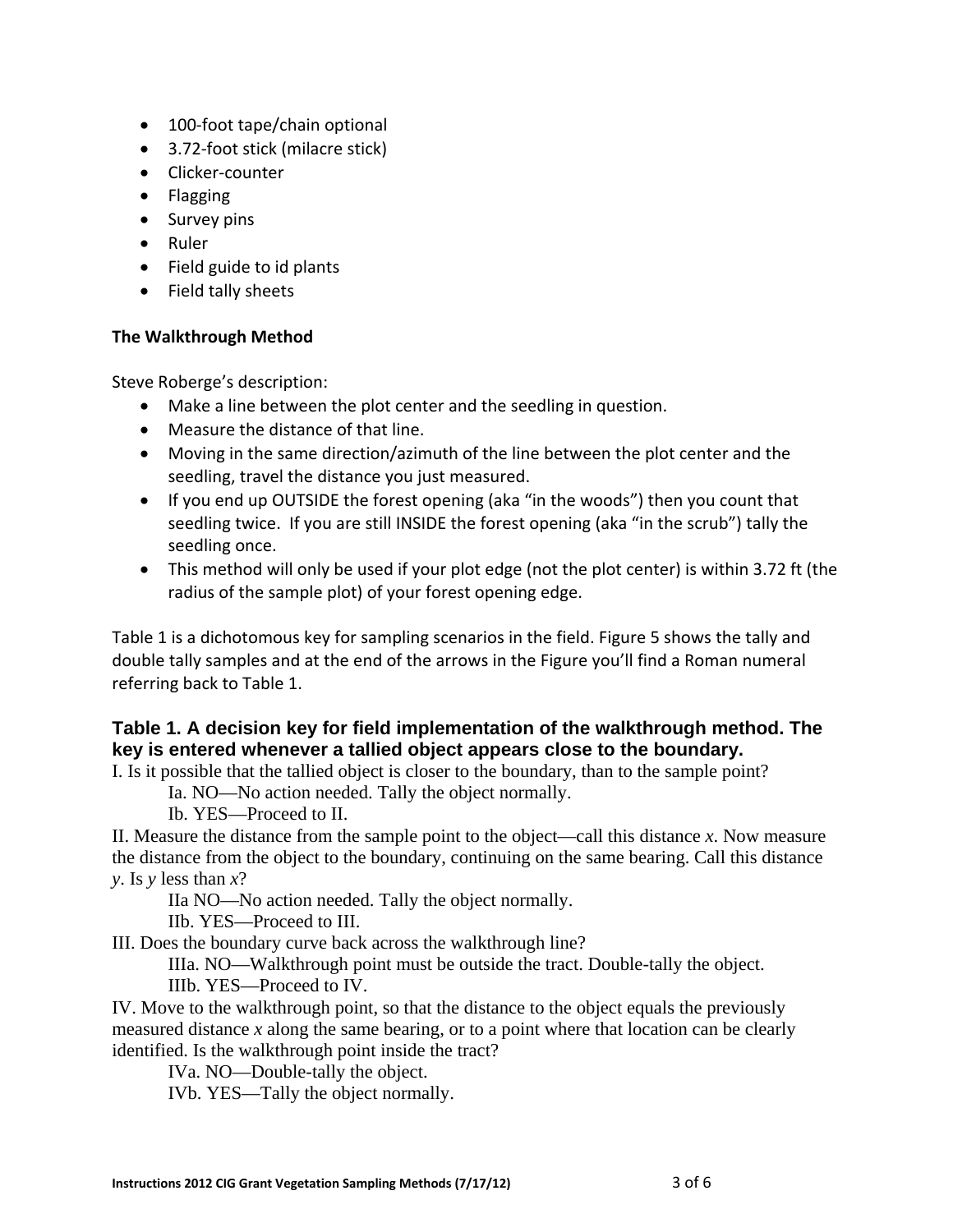

Figure 5. Graphic illustration of the walkthrough method. Five sample objects (+), lying close to the boundary, have been tallied from a sample point (\*). The arrows indicate the layout of the walkthrough points for each object; the outcome on the key in Table 1 is indicated for each walkthrough point. Objects 1, 3, and 4 are tallied normally; objects 2 and 5 are double-tallied. Four objects  $(\oplus)$  lie "close to the boundary" but in positions where they would be single-tallied, and no measurements would be needed.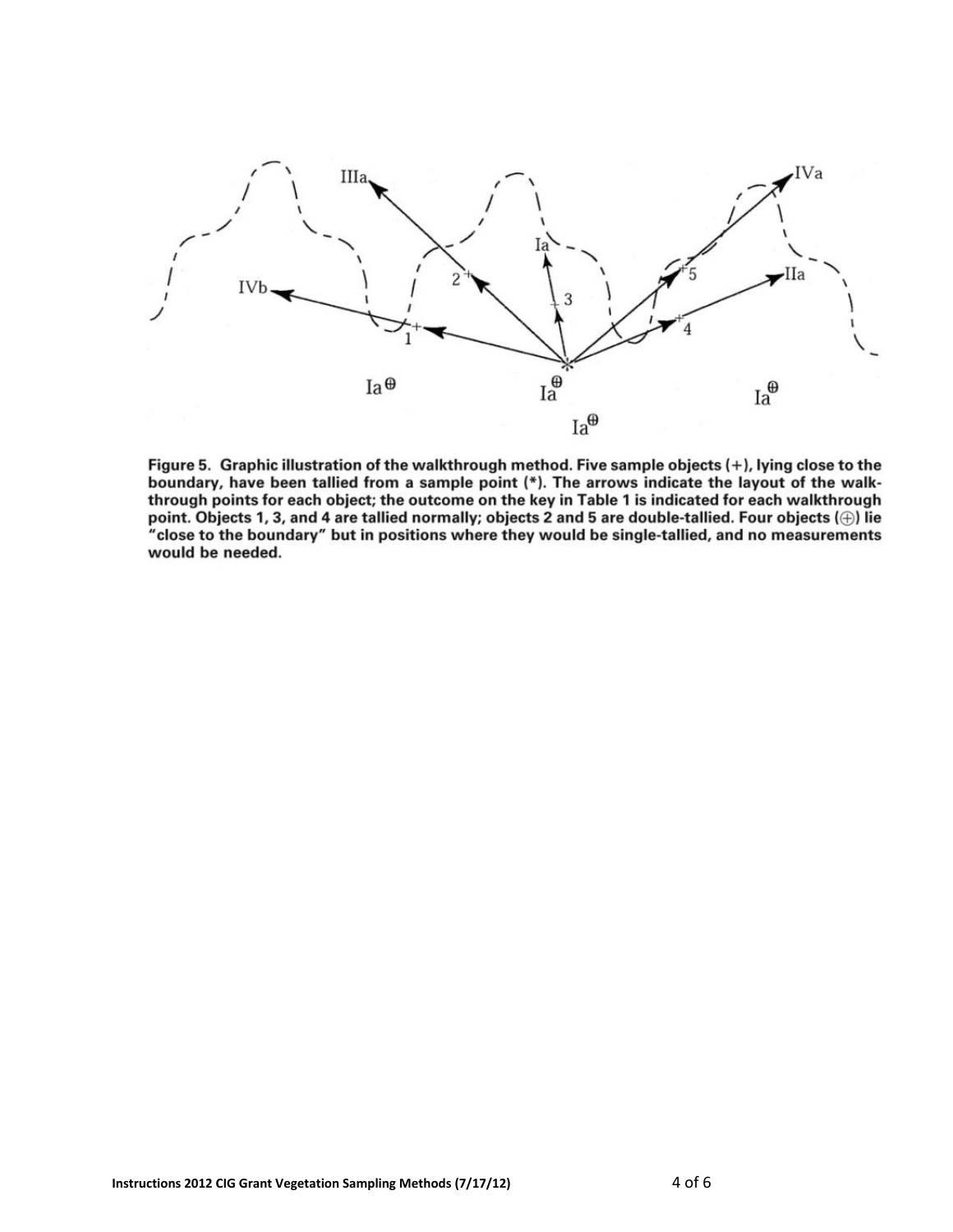# **2012 CIG Grant Vegetation Tally Sheet**

**(note: only one cover sheet per opening needed, make your own copies)**

**Forester: Date:**

**Landowner: EQIP/WHIP Practice?**

**Location Description (address):**

**Location (coordinates as UTM, lat‐long):** 

**Soil Type (include slope): Aspect:** Show approximate type changes on sketch

**Opening Size (acres): Age of Opening (dates created if known):**

**Harvesting equipment if known:**

**General characterization of invasion of the surrounding forest:**

**Stand history if known or estimated:**

**Sketch of property, opening(s), plot(s) below or attached:**